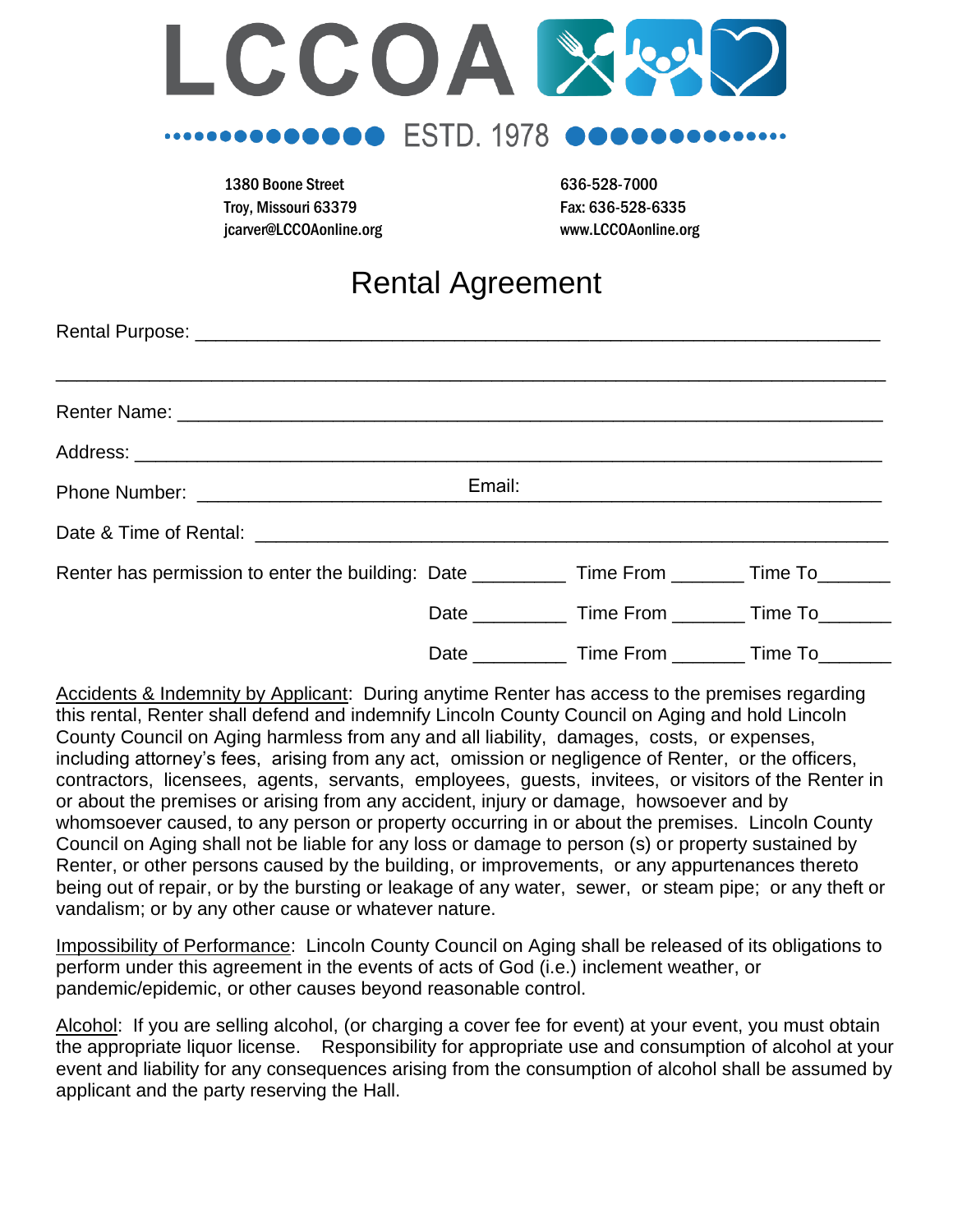Smoking: Lincoln County Council on Aging is a NO SMOKING facility. Anyone found in violation of this rule will be asked to leave immediately. Smoke detectors at the Hall are extremely sensitive and WILL go off if any smoke is detected. The fire department will be automatically dispatched. There will be no return on deposits or rental fee and applicant will be subject to prosecution.

Cleaning: The LCCOA cleaning checklist is provided for applicant to complete following event. Deposits will not be returned if the Hall is not cleaned as instructed by LCCOA cleaning checklist.

Damage: Any damage to the Hall, including but not limited to equipment, will be repaired by a LCCOA designated workmen. Applicant will be charged for the cost to repair any damage resulting from applicant's event.

Kitchen: The use of kitchen facilities, equipment, utensils and products are strictly prohibited if Hall is rented without partial or full kitchen use. If applicant violates this rule, deposit will not be returned and applicant will be charged the FULL use of kitchen rate. If applicant has rented kitchen as partial use and is found to use any of the restricted items, the same consequence applies. See attached description of Partial Use & Full Use.

Decorations: Applicant may not use tape, push pins or nails on the walls of the Hall. If you need to hang decorations, please discuss options with LCCOA staff. No glitter or confetti may be used in the Hall. Exit doors may not be blocked at anytime. No LCCOA property is to be removed from the Hall at any time.

Additional Rules:

- Applicant must refrain from the doing of any act in the Hall that may conflict with any of the rules and ordinances by the Board of Health or with any statute or municipal laws.
- Applicant must give immediate notice to the LCCOA Site Manager in case of theft or accident in the Hall, or of defects therein or regarding any fixtures or equipment, or of any known emergency in the Hall.
- LCCOA management may enter the Hall at any time during applicant's event, as management has access to and the right to be in the building and on the premises at all times.
- Applicant must ensure no person affiliated with this rental is on the building or on the premises other than during designated times.
- Applicant must ensure no doors are propped open at anytime and that all exterior doors to the premises are locked and secured upon applicant vacating the premises at the conclusion of the event or after any entry to the building to retrieve items, decorate, etc.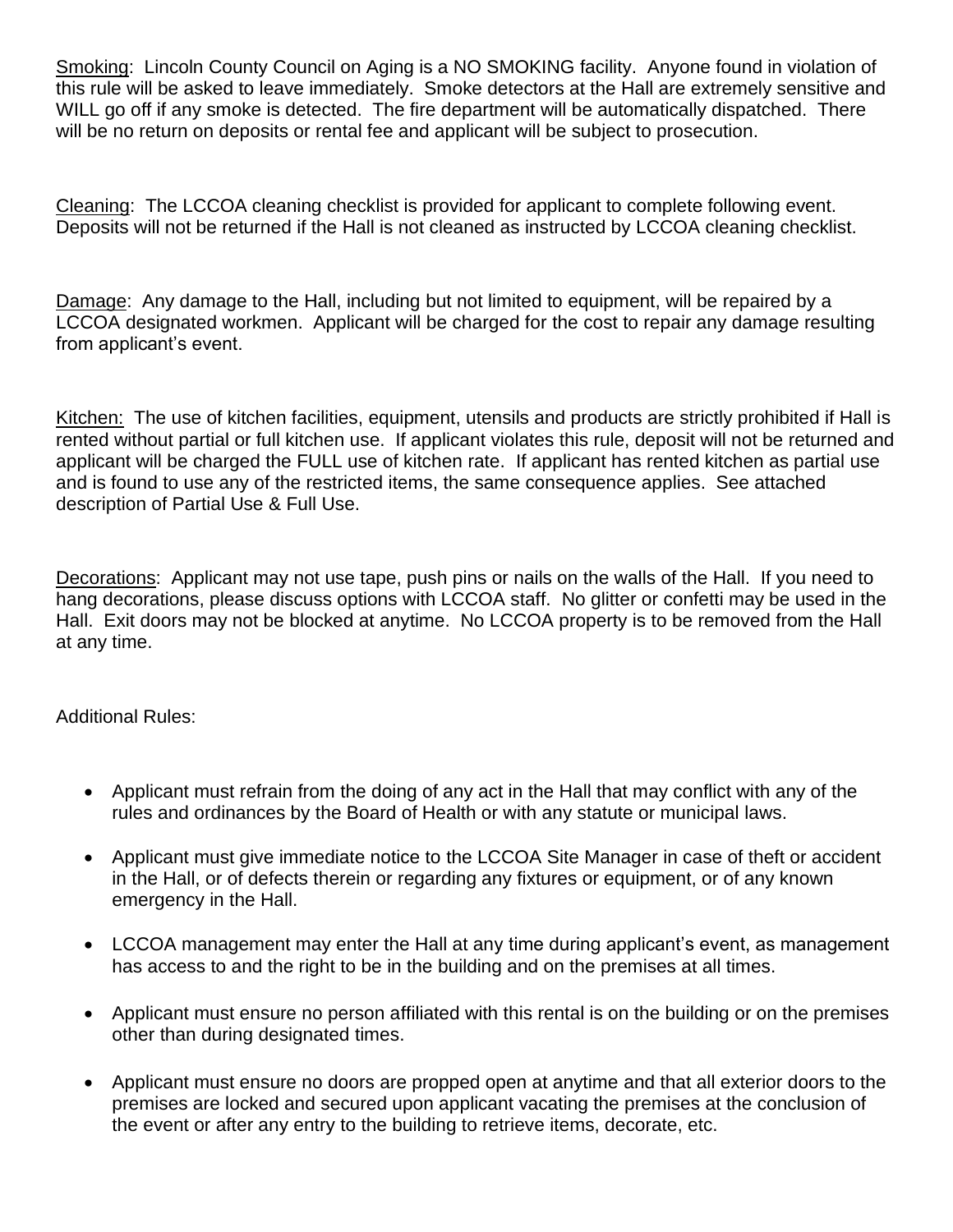This Contract/Rental Agreement is made on this \_\_\_\_\_\_\_\_\_\_ day of

 $\overline{\phantom{a}}$ , 20 $\overline{\phantom{a}}$ .

I acknowledge that I am signing this agreement freely and voluntarily, and intend by my signature to be bound to all the terms and conditions contained herein.

\_\_\_\_\_\_\_\_\_\_\_\_\_\_\_\_\_\_\_\_\_\_\_\_\_\_\_\_\_\_\_\_\_\_\_\_\_\_\_\_\_ \_\_\_\_\_\_\_\_\_\_\_\_\_\_\_\_\_\_\_\_\_\_\_\_\_

\_\_\_\_\_\_\_\_\_\_\_\_\_\_\_\_\_\_\_\_\_\_\_\_\_\_\_\_\_\_\_\_\_\_\_\_\_\_\_\_\_ \_\_\_\_\_\_\_\_\_\_\_\_\_\_\_\_\_\_\_\_\_\_\_\_\_

Signature (Type Name) and the settlement of the Date

Spouse Signature (if married) and the contract of the Date of Date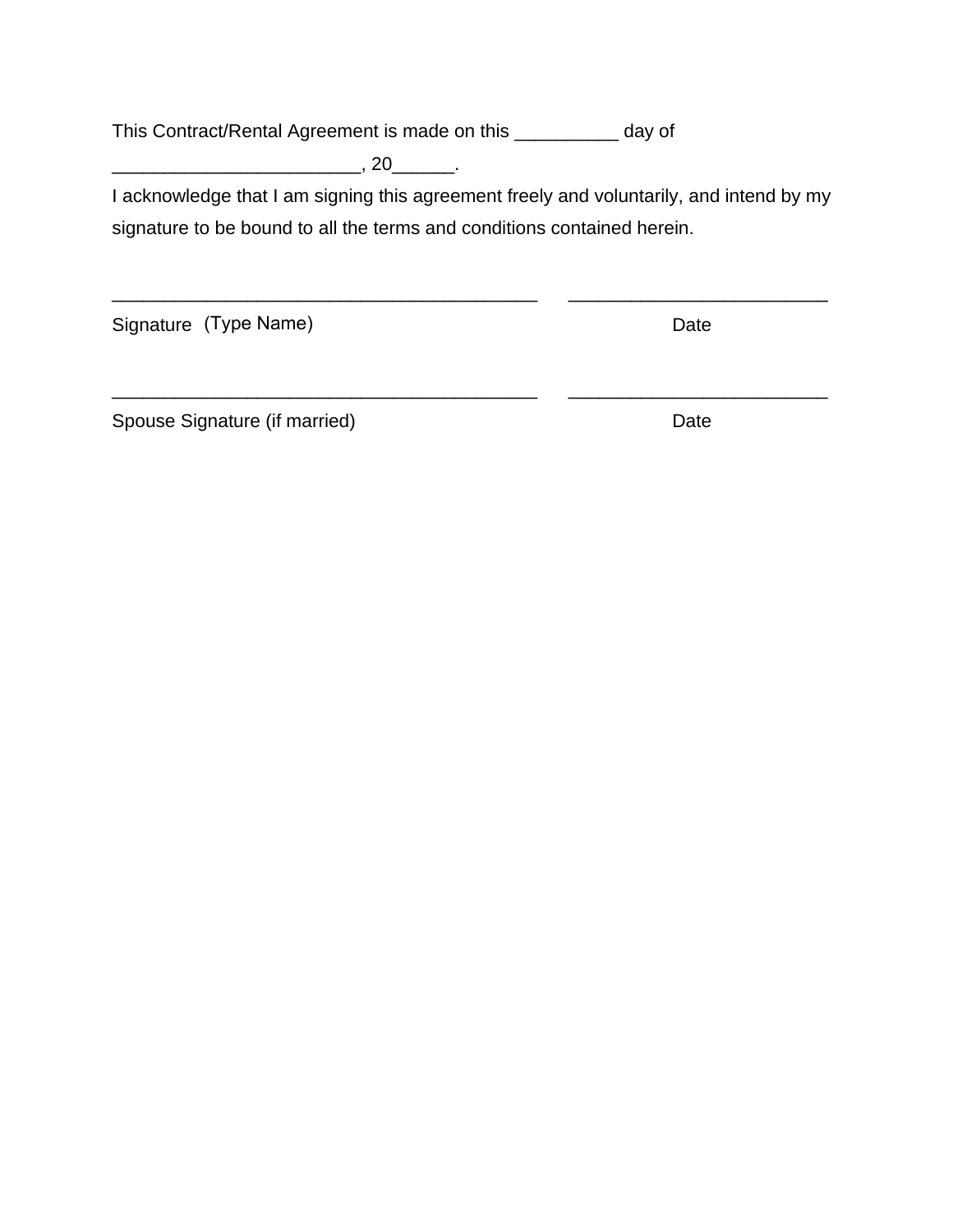## **Rental Fee Check List**

| Commercial/Private Hall (M-F)                 | \$150.00 | Deposit--------\$250.00  |
|-----------------------------------------------|----------|--------------------------|
| Non-Profit Hall (M-F)                         | \$50.00  | Deposit---------\$ 50.00 |
| Commercial/Private Activity Room (M-F)        | \$100.00 | Deposit--------\$100.00  |
| Non-Profit Activity Room (M-F)                | \$30.00  | Deposit---------\$ 30.00 |
| Commercial/Private Library (M-F)              | \$60.00  | Deposit---------\$ 60.00 |
| Non-Profit Library (M-F)                      | \$25.00  | Deposit--------\$ 25.00  |
| Commercial/Private Hall (S-S)                 | \$400.00 | Deposit--------\$500.00  |
| Non-Profit Hall (S-S)                         | \$75.00  | Deposit---------\$ 75.00 |
| Commercial/Private Activity Room (S-S)        | \$100.00 | Deposit--------\$100.00  |
| Non-Profit Activity Room (S-S)                | \$50.00  | Deposit---------\$ 50.00 |
| Commerical/Private Library (S-S)              | \$60.00  | Deposit---------\$ 60.00 |
| Non-Profit Library (S-S)                      | \$40.00  | Deposit---------\$ 40.00 |
| LCCOA board member (Any Day/Any Room) \$80.00 |          | Deposit---------\$ 80.00 |
| Kitchen                                       | \$200.00 |                          |

Total fee due 2 weeks before the event or the day this agreement is signed whichever is closest to the date of the event. Deposit due upon signing this agreement.

IF CANCELLED LESS THAN 3 WEEKS BEFORE DATE, DEPOSIT MAY BE RETAINED AT THE DISCRETION OF LCCOA. IF EVERYTHING IS LEFT IN SATISFACTORY CONDITION, AND AS SPECIFIED HEREIN, YOUR DEPOSIT CHECK WILL BE RETURNED IN FULL OR YOUR CREDIT CARD WILL NOT BE CHARGED. **RENTAL FEE CAN BE PAID BY CHECK, CASH OR CREDIT CARD. DEPOSIT CAN ONLY BE PAID BY CHECK OR CREDIT CARD INFORMATION WRITTEN BELOW.**

| Fee Total \$  | Deposit Total \$____________________                     |      |
|---------------|----------------------------------------------------------|------|
| Credit Card # | $Exp.$ Date $\_\_\_\_\_\_\_\_\_\_\_\_\_\_\_\_\_\_\_\_\_$ | Code |
|               |                                                          |      |

**Submit Form**